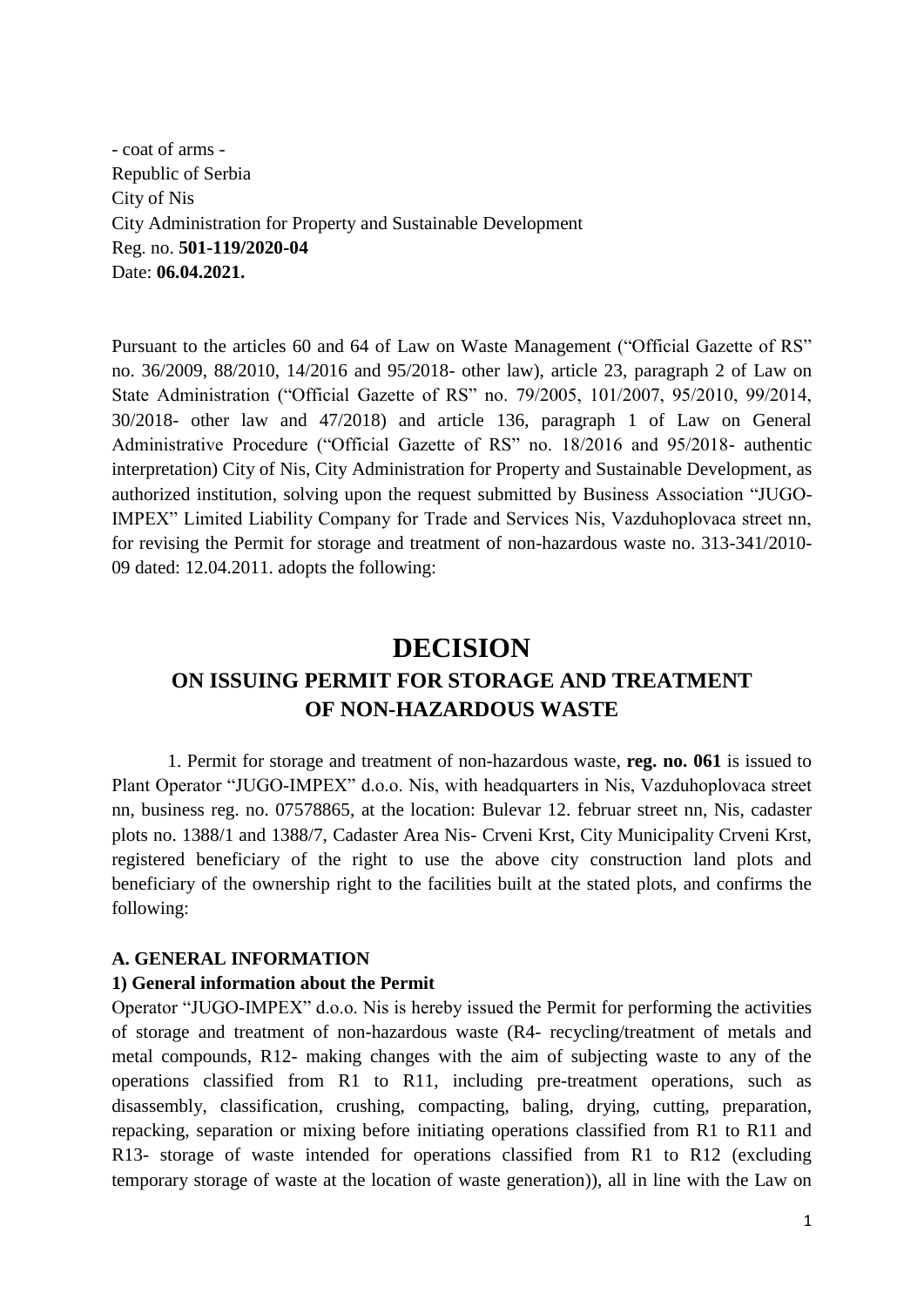Waste Management ("Official Gazette of RS" no. 36/2009, 88/2010, 14/2016 and 95/2018 other law) and Rulebook on Conditions and Manner of Collection, Transportation, Storage and Treatment of Waste Used as Secondary Raw Material or for Generating Energy ("Official Gazette of RS" no. 98/2010).

Waste has been classified in line with Rulebook on Categorization, Testing and Classification of Waste ("Official Gazette of RS" no. 56/2010 and 93/2019) as follows:

### **1.1. Non-hazardous waste**

Non-hazardous waste with the following codes:

- 12 01 05- treatment of plastics,
- 16 01 03- end-of-life tires,
- 16 01 19 and 17 02 03- plastics,
- 16 01 20 and 17 02 02- glass,
- 17 01 01- concrete,
- 17 01 02- bricks,
- 17 01 03- tiles and ceramics,
- 17 01 07- mixture of concrete, bricks, tiles and ceramics other than those mentioned in 17 01 06,
- 17 02 01- wood,
- 19 12 07- wood other than that mentioned in 19 12 06,
- 19 12 10- combustible waste (refuse derived fuel),
- 19 12 12- other wastes (including mixtures of materials) from mechanical treatment of wastes other than those mentioned in 19 12 11,

R3- storage of waste intended for operations classified from R1 to R12 (excluding temporary storage of waste at the location of waste generation).

- 19 12 03/20 01 40- copper and copper alloys,
- 19 12 03/20 01 40- aluminum,
- 19 12 03/20 01 40- stainless steel,
- 19 12 03/20 01 40- iron and steel,
- 17 04 11- electrical cables (aluminum and copper),
- 16 02 14/20 01 36- mixed electrical waste which does not contain hazardous components,
- 12 01 01- ferrous metal filings and turnings,
- 12 01 02- ferrous metal dust and particles,
- 12 01 03- non-ferrous metal filings and turnings,
- 12 01 04- non-ferrous metal dust and particles,

- 12 01 99- waste not specified in the list of waste from shaping and physical and mechanical surface treatment of metal and plastics,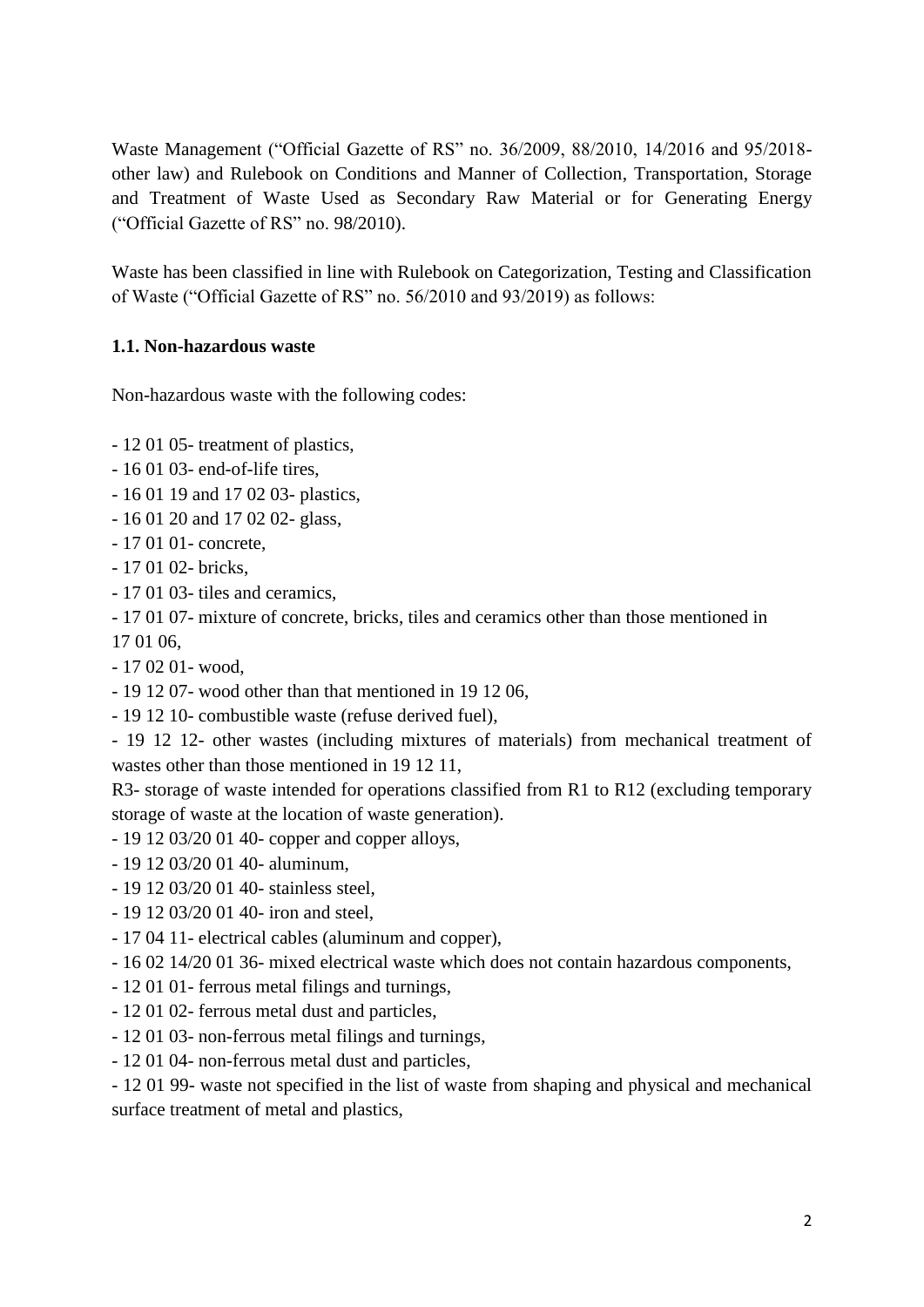- 16 01 06- end-of-life vehicles, containing neither liquids nor other hazardous components,

- 16 01 17- ferrous metals,
- 16 01 18- non-ferrous metals,

- 16 01 22- components not otherwise specified in the list of end-of-life vehicles from different means of transport (including off-road machinery) and wastes from dismantling of end-of-life vehicles and vehicle maintenance,

- 16 01 99- wastes not otherwise specified in the list of end-of-life vehicles from different means of transport (including off-road machinery) and wastes from dismantling of end-of-life vehicles and vehicle maintenance,

- 16 02 16- components removed from discarded equipment other than those mentioned in 16 02 15,

- 17 04 01- copper, bronze, brass,
- 17 04 02- aluminum,
- 17 04 03- lead,
- 17 04 04- zinc,
- 17 04 05- iron and steel,

- 17 09 04- mixed construction and demolition wastes other than those mentioned in 17 09 01, 17 09 02 and 17 09 03,

- 19 10 01- iron and steel waste,
- 19 10 02- non-ferrous waste,
- 19 10 04- fluff-light fractions and dust other than those mentioned in 19 10 03,
- 19 10 06- other fractions other than those mentioned in 19 10 05,

- 20 01 99- other fractions not otherwise specified in the list of municipal wastes (household waste and similar commercial, industrial and institutional wastes) including separately collected fractions,

- 20 03 07- bulky waste,

- 20 03 99- municipal wastes not otherwise specified in the list of other municipal waste,

are subjected to operations R12- making changes with the aim of subjecting waste to any of the operations classified from R1 to R11, including pre-treatment operations, such as disassembly, classification, crushing, compacting, baling, drying, cutting, preparation, repacking, separation or mixing before initiating operations classified from R1 to R11 and R13- storage of waste intended for operations classified from R1 to R12 (excluding temporary storage of waste at the location of waste generation) and R4- recycling/treatment of metals and metal compounds.

#### **1.2. Hazardous waste: /**

#### **1.3. Inert waste: /**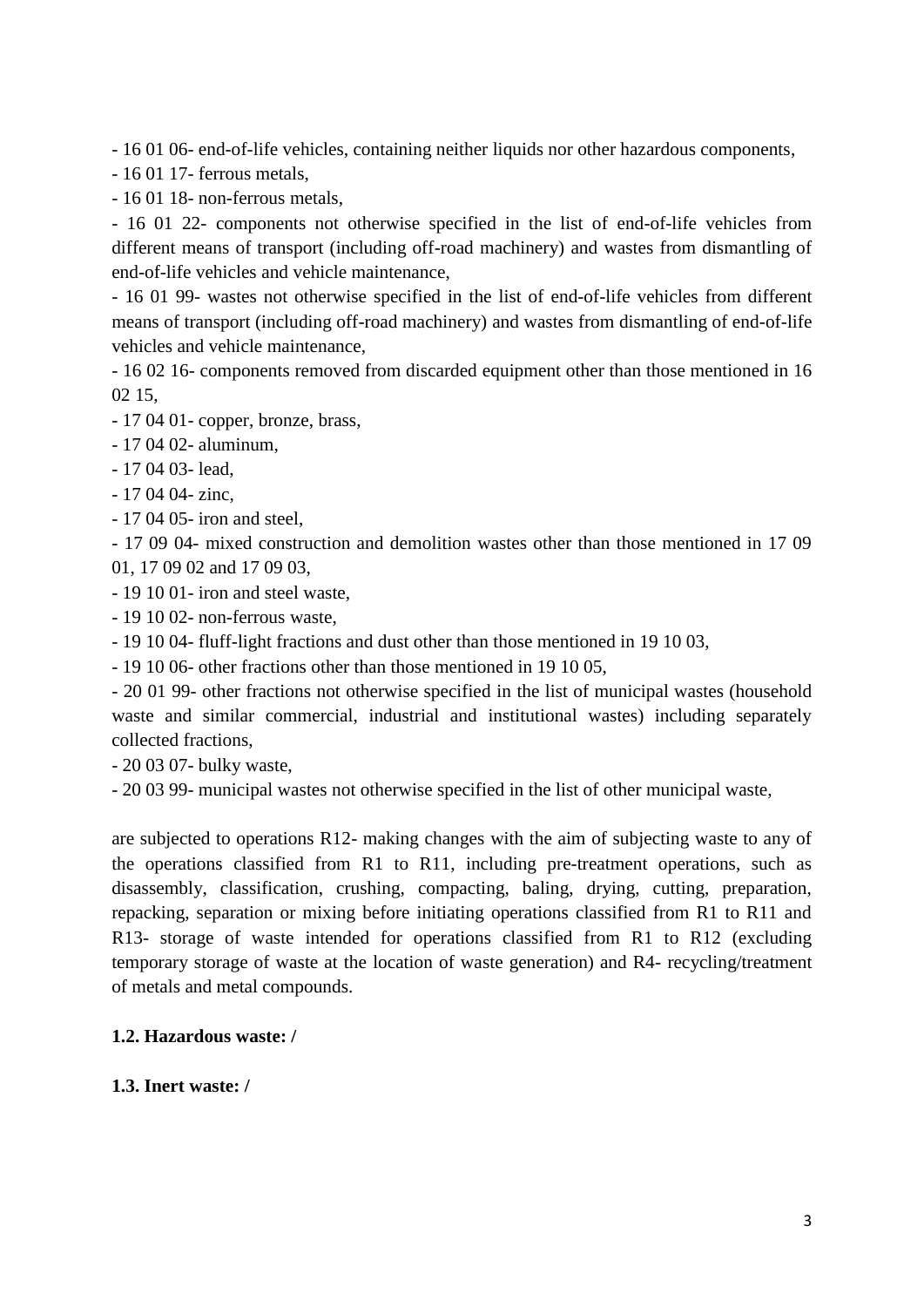### **2. Information on the plant capacity, i.e. quantities of waste for:**

#### **2.1. Waste storage:**

#### **2.1.1. Designed capacity of the storage for all types of waste**

Maximum designed capacity of non-hazardous waste storage is 4200 t.

### **2.1.2. Planned annual quantity of waste for storage: total quality by type of waste, in case of separate storage of different types of waste:**

The above stated storage shall be used for storing waste from:

- treatment of plastics 12 01 05- 130t,

- waste tires 16 01 03- 0,1t,

- plastics 16 01 19- 0,2t and 17 02 03- 130t,

- glass 16 01 20- 0,1t and 17 02 02 - 0,1t,

- concrete 17 01 01- 0,1t,

- bricks 17 01 02- 0,2t,

- tiles and ceramics 17 01 03- 0,1t,

- mixture or specific fractions of concrete, bricks, tiles or ceramics other than those specified in 17 01 06, code 17 01 07- 0.1t,

- wood 17 02 01- 0,1t,

- wood other than that specified in 19 12 06, code 19 12 07- 0,1t,

- combustible waste (refuse derived fuel) 19 12 10- 100t,

- other waste (including the mixture of material) from mechanical treatment of waste other than those specified in 19 12 11, code 19 12 12- 0,1t,

- copper and copper alloys 19 12 03/20 01 40- 1060t,

- aluminum 19 12 03/20 01 40- 27t,

- stainless steel 19 12 02/20 01 40- 58t,
- steel and iron 19 12 02/20 01 40- 120t,
- electrical cables (aluminum and copper) 17 04 11- 1200t,

- mixed electrical waste which does not contain hazardous components 16 02 14/20 01 36- 55t,

- ferrous metal filings and turnings 12 01 01- 1t,

- ferrous metal dust and particles 12 01 02- 0,1t,

- non-ferrous metal filings and turnings 12 01 03- 1t,

- non-ferrous metal dust and particles 12 01 04- 0,4t,

- waste not specified in the list of waste from shaping and physical and mechanical surface treatment of metal and plastics 12 01 99- 0,1t,

- 16 01 06- end-of-life vehicles, containing neither liquids nor other hazardous components- 0,1t,

- 16 01 17- ferrous metals- 0,2t,
- 16 01 18- non-ferrous metals- 1,1t,

- 16 01 22- components not otherwise specified in the list of end-of-life vehicles from different means of transport (including off-road machinery) and wastes from dismantling of end-of-life vehicles and vehicle maintenance- 0,1t,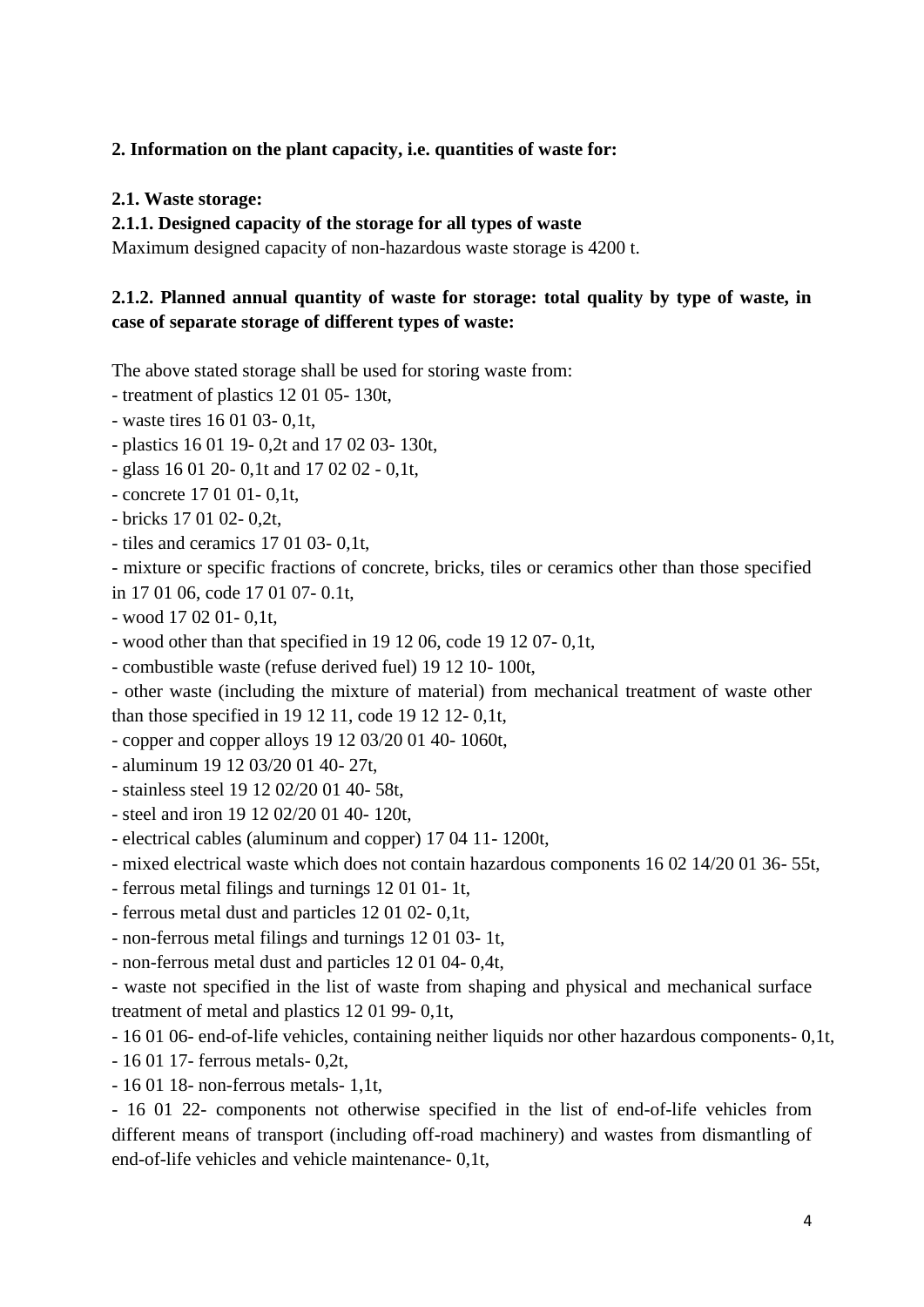- 16 01 99- wastes not otherwise specified in the list of end-of-life vehicles from different means of transport (including off-road machinery) and wastes from dismantling of end-of-life vehicles and vehicle maintenance- 0,1t,

- 17 04 01- copper, bronze, brass- 1030t,

- 17 04 02- aluminum- 26t,
- 17 04 03- lead- 1,8t,
- 17 04 04- zinc- 0,1t,
- 17 04 05- iron and steel- 115t,

- 17 09 04- mixed construction and demolition wastes other than those mentioned in 17 09 01, 17 09 02 and 17 09 03- 0,1t,

- 19 10 01- iron and steel waste- 0,1t,

- 19 10 02- non-ferrous waste- 20t,

- 19 10 04- fluff-light fractions and dust other than those mentioned in 19 10 03- 0,1t,

- 19 10 06- other fractions other than those mentioned in 19 10 05- 0,1t,

- 20 01 99- other fractions not otherwise specified in the list of municipal wastes (household waste and similar commercial, industrial and institutional wastes) including separately collected fractions- 0,1t,

- 20 03 07- bulky waste- 1t,

- 20 03 99- municipal wastes not otherwise specified in the list of other municipal waste- 0,1t, - 16 02 16- components removed from discarded equipment other than those mentioned in 16 02 15- 120t.

The planned annual capacity of storage is 4200t.

### **2.2. Treatment of waste/reuse:**

2.2.1. Maximum (designed) daily capacity of the waste treatment plant is 32,5t for all types of waste.

2.2.2. Maximum (designed) monthly capacity of the waste treatment plant is 513t for all types of waste.

2.2.3. Maximum (designed) annual capacity of the waste treatment plant is 1200t for all types of waste.

### **2.3. Waste disposal**

No waste disposal at the location.

### **3. General information on the location of waste management plant**

### **3.1. Short description of the plant location**

Plant for storage and treatment of non-hazardous waste of operator "JUGO-IMPEX" d.o.o. Nis, Vazduoplovaca street nn, is located at the following address: Bulevar 12. februar nn in Nis, within complex MIN "12. februar" in Nis. The total surface area of the plateau which is used for storage and treatment of the non-hazardous metal waste is 0,6819 ha. The plateau is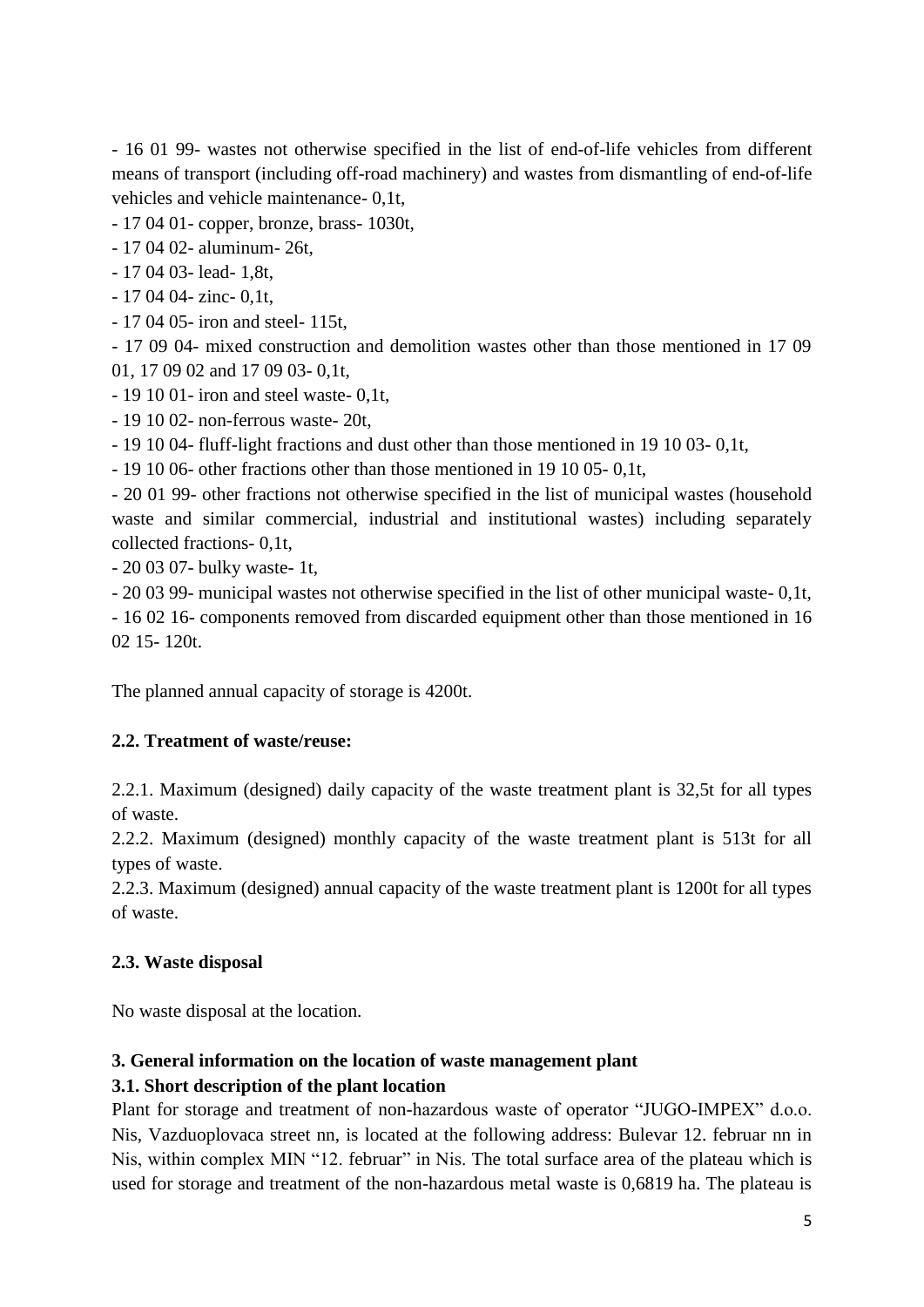located within the above stated complex, at cadaster plot no. 1388/7 Cadaster Area Nis-Crveni Krst, City Municipality Crveni Krst.

# **3.2. Distance of the plant from the surrounding facilities that may be affected by the plant operation**

The plant for storage and treatment of non-hazardous waste is located on the outskirts of the City of Nis. The stated location is in industrial zone which contains similar industrial facilities, and has a direct access from Bulevar 12. februar street. The complex is located approximately 1000-1500m from regional highway Belgrade-Nis, and is positioned next to Bulevar 12. februar street road which is used for accessing the complex.

#### **4. Technical and technological conditions for plant operation**

#### **4.1. Information on the plant for waste storage, as follows:**

**4.1.1. volume of useful space which will be used for storing waste, and which can cover maximum 75% of the volume of the total storage area:**

Volume of total waste storage area is  $12 000 \text{m}^3$ .

#### **4.1.2. type of base which is used for storing waste:**

Bearing capacity of concrete base is as follows:

- Plateau 1: 2240 kg/m<sup>2</sup>,
- Plateau 2: 2230 kg/m<sup>2</sup>,
- Plateau 3:  $2240 \text{ kg/m}^2$ ,

## **4.1.3. storage (open/closed), including the dimensions of specific parts of the storage, separator, channel for fluid drainage, including the description of connections for water supply, sewerage and electrical installations**

Area for storing non-hazardous waste of operator "JUGO-IMPEX" d.o.o. Nis, Vazduhoplovaca nn, in Bulevar 12. februar street consists of:

- Plateau for classification, recycling and storing waste is used for transportation and storage of heavy cargo. The area represents a complete construction unit, total surface area of 0,6819 ha which leans on the Foundry on one side, and on administration facility of energy complex MIN HOLDING on the north. On the south-east side, where the plateau leans against the Foundry and Cutting Facility, there is a bridge crane, bearing capacity 5t.

- Closed recycling storage which contains special cabinets and boxes for storing valuable non-ferrous items, as well as non-hazardous electrical waste. Total surface area of the storage is  $200m<sup>3</sup>$ . One part of the area is used for decomposition of complex electrical waste sets. The base of the area is made of concrete, walls are made of concrete blocks and the roof cover is made of sheet metal. The area contains electrical lighting installations, outlets and channel for draining rainwater to fat-oil separators.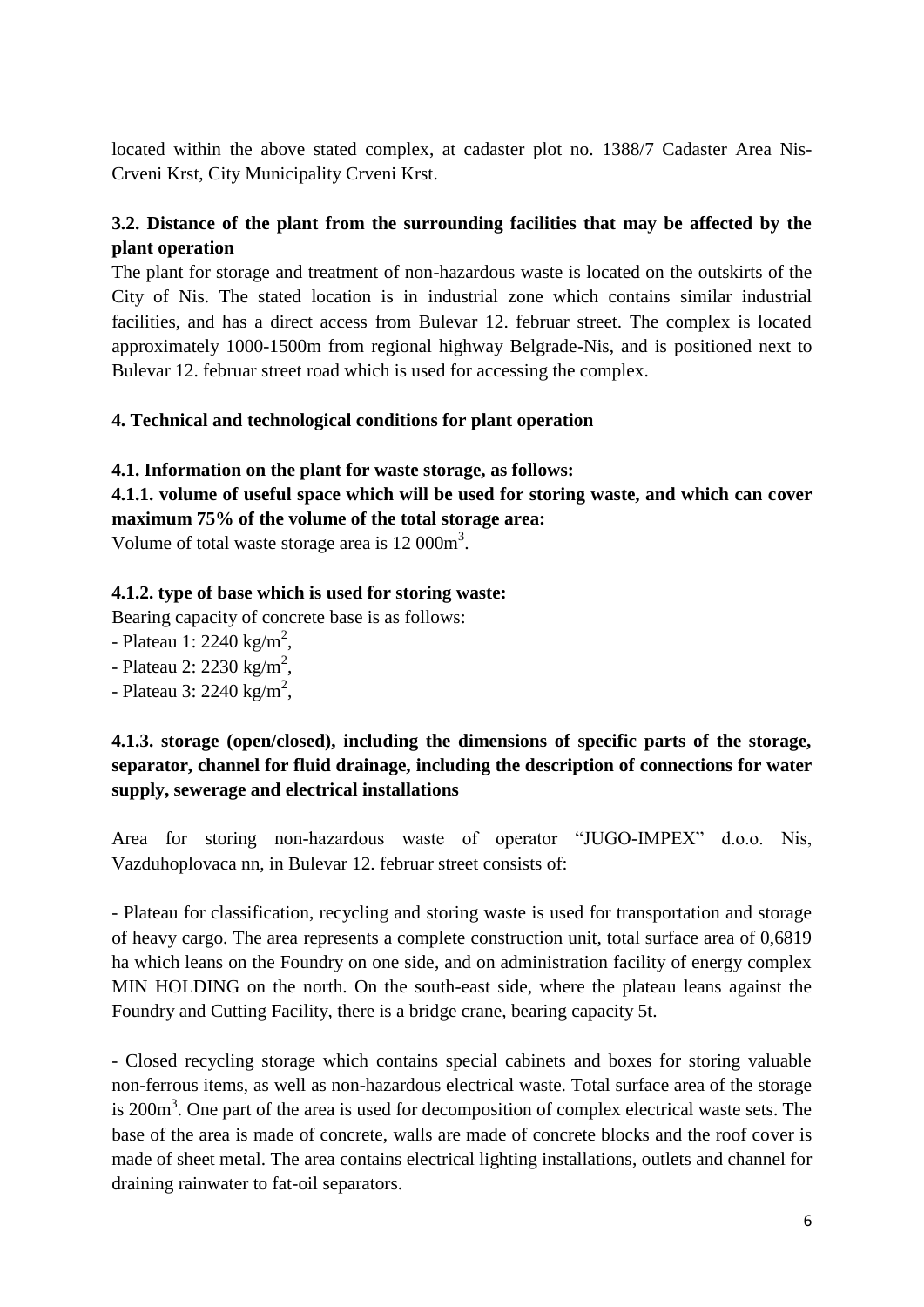- Open storage with bridge crane, which is used as primary waste manipulation area, especially in the part which is used for storage and subsequent classification and mechanical recycling treatment. Crane bridge, bearing capacity of 5t is used for waste manipulation. Total surface area of the storage is  $210m<sup>3</sup>$ . The base of the area is made of concrete and the storage contains a channel for draining rainwater to fat-oil separators.

- Open storage area which is located on the left side of the open storage with bridge crane hat covers the total surface area of  $450m<sup>3</sup>$ . The area is used for storing mixed waste with nonhazardous properties. The base of the area is made of concrete and the storage contains a channel for draining rainwater to fat-oil separators.

- Open area- storage boxes with roofing of total surface area of  $374m^2$ . On one side, the area is edged by concrete blocks and covered by metal sheet roof cover. Storage area is used for temporary disposal and storage of components of electrical cable, copper and other waste treatment. The area contains electrical lighting installations, outlets and channel for draining rainwater to fat-oil separators.

### **4.1.4. technical equipment o the storage area (equipment and containers used for storage)**

After rough classification of non-hazardous waste by the type of material and fine classification by geometrical parameters, waste is packed in jumbo bags and placed on wooden and plastic pallets and boxes.

### **4.1.5 description of procedures of admitting, classifying, packing, storing and preparing waste for treatment, i.e. transportation**

After admitting of non-hazardous waste, waste is classified firstly in line with its material, and then in line with geometrical parameters.

The first type of classification is carried out on the location of waste takeover and implies disassembly stage (disassembly of machines, equipment and items) which involves separating components by material and dimensions.

The second type of classification is carried out at the plateau after unloading. During this stage, metal waste is classified by type of material, then by all relevant geometrical parameters or form parameters (pipes, sheet metal, profiles, assemblies, etc.).

The third type of classification implies separating specific types of waste, such as waste electrical cables.

### **4.1.6. in case of storing hazardous waste- description of storage of hazardous waste which differs in origin, type and features, and measures taken during the procedure- /**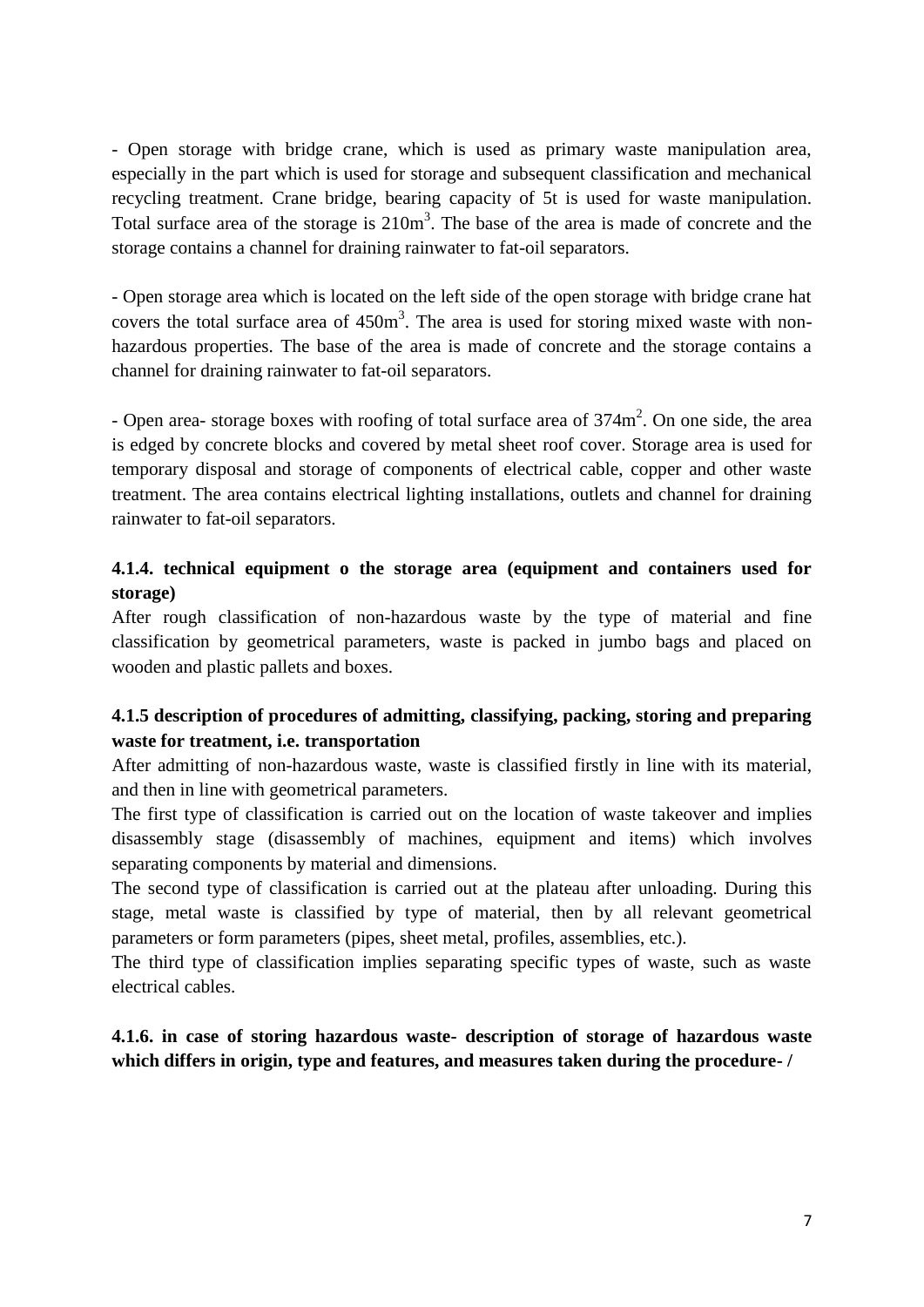### **4.2. Information on the plant for treatment/reuse of waste, as follows:**

#### **4.2.1. technological procedure of treatment: describe methods and technologies**

Treatment of hazardous waste implies "cutting" metal waste to defined dimensions, depending on the type of material and dimensions of waste which is separated after classification. During the treatment, 4 types of cutting procedures are applied:

1. Mechanical cutting is carried out by means of mechanical hydraulic scissors, mechanical manual and mechanical pneumatic scissors,

2. Flame cutting by burners is carried out by special device for flame cutting by natural gasoxygen combustion,

3. Gas "plasma" cutting is carried out by means of high pressure compressed air for cutting stainless steel and non-ferrous metals,

4. Cutting by electrical- manual grinder is used for cutting specific metals during disassembling of sets and complex machines.

Technological procedure of treatment of waste electrical cables consists of the following operations:

a) selection- classification,

b) cable cutting by special alligator shears,

v) "peeling", i.e. removing/stripping cable insulation on the machines,

g) gravity separation includes the entire process of granulation which implies cable grinding by three continuous operations:

- rough grinding- preshredding of all types of selected cables,

- primary grinding, for cables with large diameter copper conductors,

- secondary- turbo grinding, for cables made of very thin wires,

- gravity separation.

### **4.2.2. technical equipment of the plant/ basic information about equipment and description of used equipment and devices:**

- alligator shears- used for cutting cables into pieces,

- STRIPPER 600- used for stripping cable insulation from thicker cables,

- STRIPPER 170- used for stripping cable insulation from thin cables,

- NIW 96- universal peeler which is used for stripping Al-Fe cable bundle,

- Wire pulling machine- used for pulling off steel wire from Al-Fe wire,

- Baling press PUMA 33 "BRIM MAKINA"- used for baling non-ferrous metals,

- Baling press HP3 "ALIMAS"- used for baling non-ferrous metals,

- Gravity separation line for cables 1- used for grinding and gravity separation of cable machine,

- Gravity separation line for cables 2- used for grinding and gravity separation of cable machine,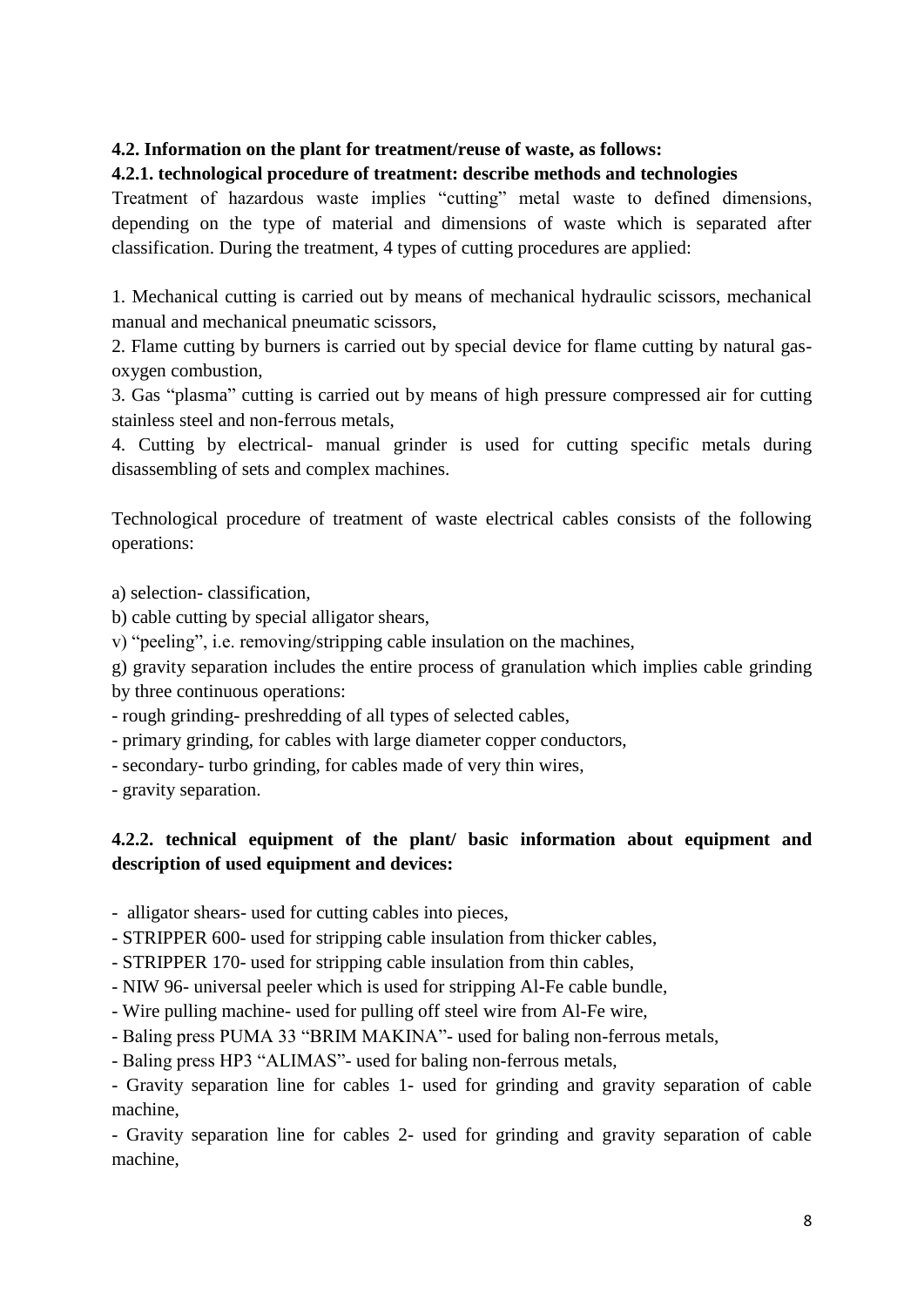## **4.2.3. residue form the plant (type of waste, including waste code, which is generated after the treatment and assessed quantity of waste- residue from the plant which will be stored)**

After treatment of waste at the above stated location, waste plastics is generated in two forms: as granulated plastics and plastics after insulation stripping. Waste plastics and dust which are generated during recycling procedure are submitted to authorized operator which possesses waste management permit and which has signed a contract with the company-applicant.

# **4.3. Information on the plant for thermal waste treatment (plant for incineration or plant for co-incineration of waste, etc.): /**

**4.4. Information on waste disposal plant: /**

### **B. Conditions for plant operation**

# **1. Validity of the Permit and deadline for submitting request for renewal and/or modification of the conditions defined in the Permit.**

**1.1. Validity of the Permit** for performing activities of storage and treatment of nonhazardous waste is 10 years from the date of issues, i.e. from 06.04.2021. to 06.04.2031. as in line with article 66 of Law on Waste Management.

### **1.2. Deadline for submitting request for renewing the Permit:**

Request for renewing the Permit is submitted within maximum 120 days prior to the expiry of Permit validity, with the aim of providing continuity of Permit validity, all in line with article 66 of Law on Waste Management.

### **2. Procedures for monitoring the operations of the plant and environment 2.1. Operations and management**

Plant management is carried out in compliance with Work Plan that the operator/applicant has submitted along with the request for issuing a Permit. The adopted procedures, which are integral part of the Work Plan, are in line with the conditions defined in this Permit.

The Operator delivered a Resolution on Consent to the Fire Protection Plan of Business Association "JUGO-IMPEX" d.o.o. Nis, Vazduhoplovaca nn, issued by the Ministry of Interior, Sector for Emergency Situations, Department for Emergency Situations in Nis, no. 217-1407/20 dated: 06.01.2021., Program of Employee Training in the field of fire protection and Resolution on Consent to the Program of Employee Training issued by the Ministry of Interior, Sector for Emergency Situations, Department for Emergency Situations in Nis, no. 217-539/19 dated: 24.06.2019.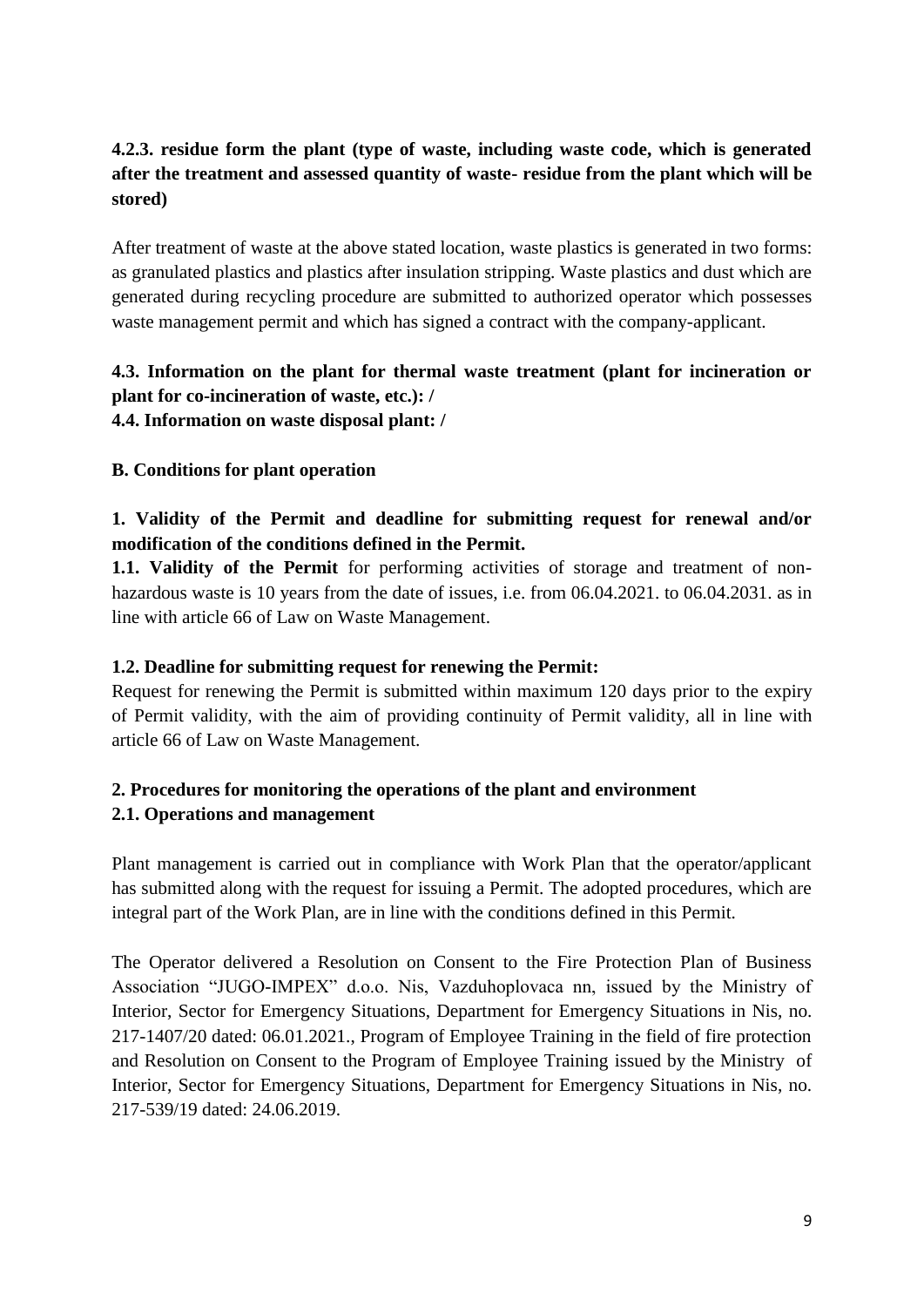Plant operator is obliged to implement and update Waste Management Plant Work Plan each three years, to keep records of stored non-hazardous waste and enable inspection of procedure and documents to authorized environmental inspectors.

Moreover, in case of change in the type and/or quantity of waste, change of qualified person responsible for professional waste management, opening of new plant at the same or different location, change of the operator, i.e. licensed person or any other change which is nor defined in this Permit, the operator is obliged to submit a request for making changes and amendments to the current Waste Management Permit to the authorized institution.

With the aim of reducing and preventing negative impact on the environment, which can be expected at the plant, the operator is obliged to monitor and control the impact of possible emission of polluting matter in the air, water and soil, and noise, as well as to perform continuous monitoring of measures for mitigating the negative impact, all in line with legal regulations.

Operator is obliged to deliver updated and/or changed Work Plan to the organ responsible for issuing the Permit and authorized inspection organ within 15 days from the date of update.

For reducing and controlling environmental impact, the operator is to take appropriate measures of protection defined in articles 8 and 9 of the Study of Environmental Impact Assessment, all in line with the Resolution of the Directorate for Economy, Sustainable Development and Environmental Protection, no. 501-375/2010-05 dated: 26.11.2010. and 501-12/2014-05 dated: 27.02.2014.

#### **2.2. Plant working hours**

On workdays, plant employees work in two shifts. Working hours of the first shift are from 08:00 a.m. to 03:00 p.m. Working hours of the second shift are from 03:00 p.m. to 11:00 p.m.

**2.3. Qualified persons who are responsible for professional work at the plant** for nonhazardous waste management are Sasa Bojic, Graduated Electrical Engineer for Industrial Energetics and Ana Stojanovic, Master Engineer of Environmental Protection, who has met all the requirements defined in article 31 of Law on Waste Management.

# **3. Location of the plat and infrastructure**

#### **3.1. Conditions at the location**

Facility of the operator "JUGO-IMPEX" d.o.o. Nis at Bulevar 12. februar street consists of the plateau for classification, recycling and storage of waste, closed recycling storage, plant for recycling waste electrical cables, electrical and electronic items of waste, open storage with bridge crane, are for replacing motor oil, roof overhand and administrative area.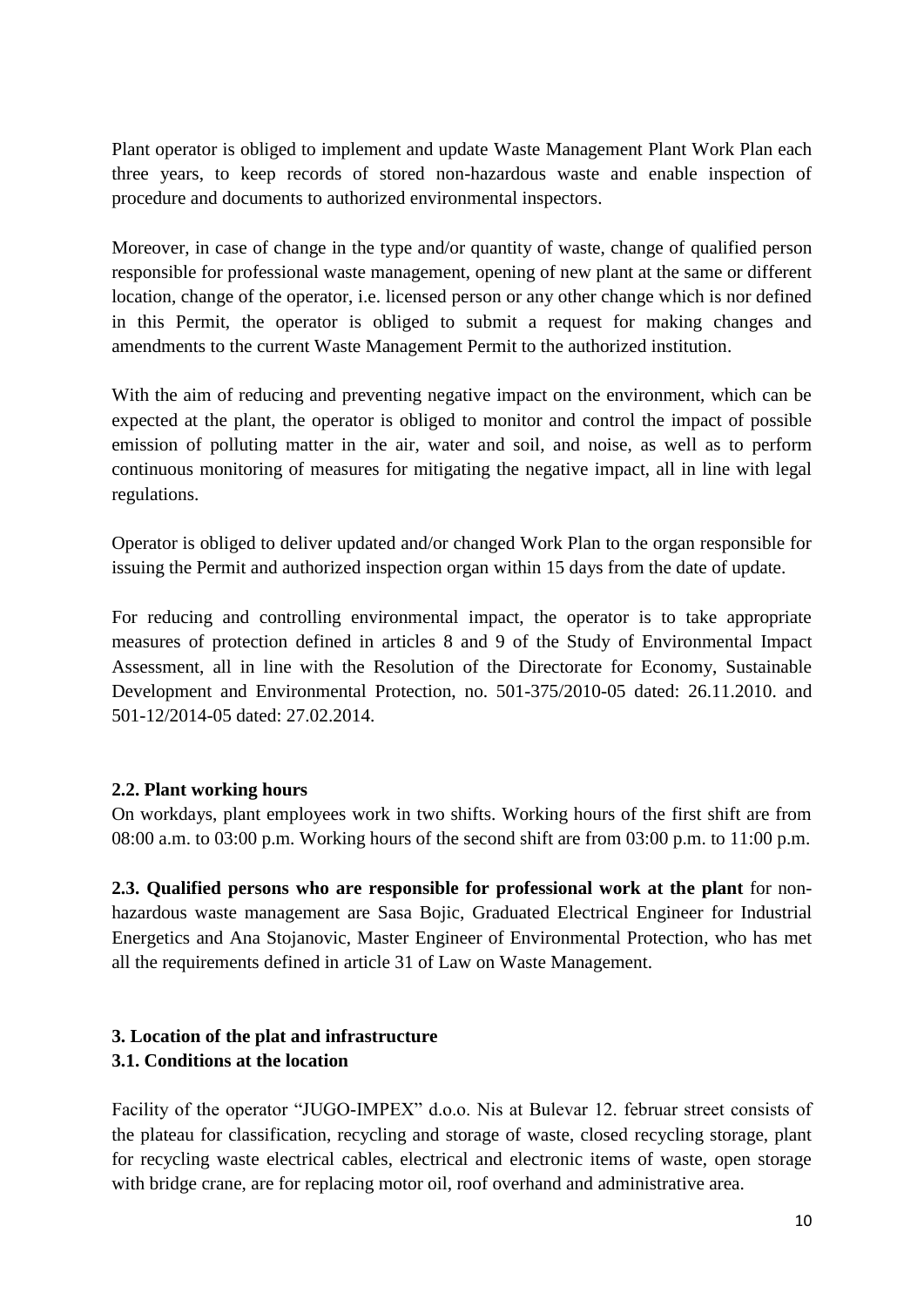The location contains city public water supply network, sewerage network for draining rainwater, i.e. sanitary waste water to appropriate public sewerage collectors, all in compliance with the conditions defined by authorized Public Communal Company.

Facilities at the location (administration building and electrical work equipment) are supplied with electrical power, all in compliance with the conditions defined by authorized Electrical Supply Company, via power transformer station TS 53/10 and TS 10/04.

Operator is obliged to implement measured for securing technical correctness of the equipment, to maintain and carry out technical control of the equipment on regular basis.

## **3.2. Table with information on plant operator (name and type of plant is set up at the entrance of the plant)**

Operator is obliged to place table with clearly visible data on the name of the company and contact of the person responsible for waste management at the following location: Bulevar 12. februar street nn.

### **3.3. Ways of securing the location (setting up fence around the plant, constant location supervision with the aim of preventing access to unauthorized persons, etc.)**

The complex is fenced (2m high wire fence) along the entire northwest side towards the railway. On the north-east side, the complex is fenced by entry-exit sliding gate and 2m bar gate which is set up along the entire manipulation length of the bridge crane.

# **3.4. Ways, space/place for keeping records, timeframe for keeping records on the quantity, type of admitted, stored, treated or disposed waste, document on waste movement and other documents**

Operator is obliged to keep the records on waste management. Documents must be classified, labeled and accessible, all in line with valid regulations.

Operator is obliged to classify and sample waste in the defined manner, all in line with article 8 of Law on Waste Management ("Official Gazette of RS" no. 36/2009, 88/2010, 14/2016 and 95/2018) and Rulebook on Categories, Testing and Classification of Waste ("Official Gazette of RS" no. 56/2010 and 93/2019).

If necessary, sampling, characterization and categorization of waste is carried out by laboratories accredited by the authorized ministry.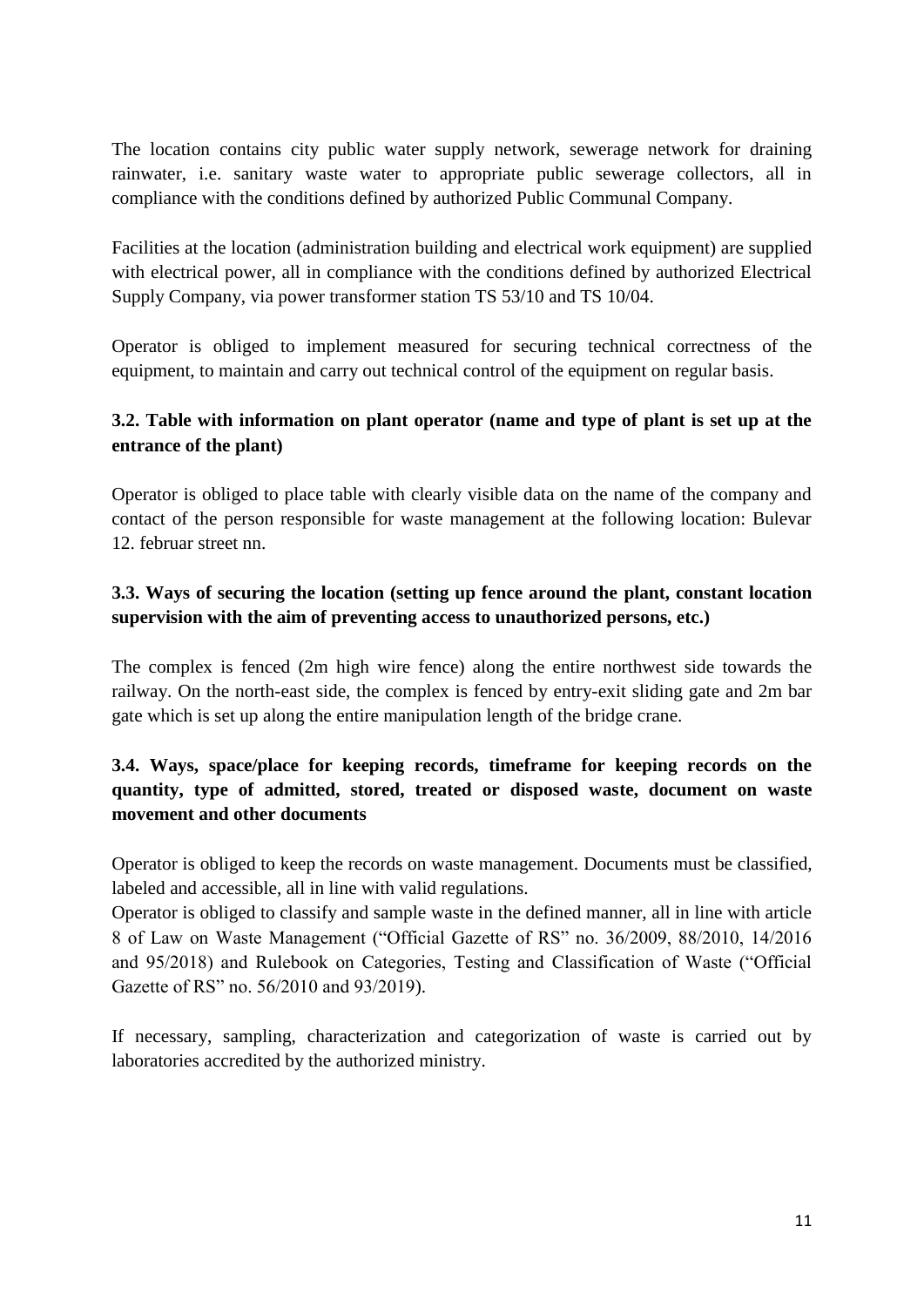During the delivery of waste to the authorized operator who will perform waste disposal, the operator/applicant is obliged to fill out the document on waste movement which in line with the Rulebook on Waste Movement Document and Instruction for Document Fill Out ("Official Gazette of RS" no. 114/2013) and to keep it for minimum period of five years, as well as to act in line with the defined dynamics of reporting to authorized institutions in compliance with Law on Waste Management and Rulebook on Daily Records and Annual Report on Waste, including Instruction for Record Filling Out ("Official Gazette of RS" no. 7/2020).

### **3.5 Fire protection (description of installed fire protection equipment)**

Based on the Work Plan for waste management, area for storing and treatment of nonhazardous waste is equipped with fire protection devices and contains instructions for using equipment and implementing protection procedures in case of fire.

Operator is obliged to act in line with Fire Protection Plan for which the Ministry of Interior, Sector for Emergency Situations, Department for Emergency Situations Nis gave positive opinion no. 217-11407/20 on 06.01.2021.

Operator submitted Program of Employee Training in the field of fire protection for which the Ministry of Interior, Sector for Emergency Situations, Department for Emergency Situations Nis gave positive opinion no. 217-539/19 on 24.06.2019.

# **4. Waste management**

### **4.1. Sampling and categorization of waste**

After being admitted, the subject waste is classified in line with its origin, character and category. Origin of waste is defined by specific code defined in EWC Code which is in line with Rulebook on Categories, Testing and Classification of Waste ("Official Gazette of RS" no. 56/2010 and 93/2019).

Character of waste is defined by accredited laboratory, while waste category is defined by the Agency by means of the resolution which defines presence in waste list and use value of waste.

Operator is obliged to classify and sample waste in appropriate manner, all in line with article 8 of Law on Waste Management ("Official Gazette of RS" no. 36/2009, 88/2010, 14/2016 and 95/2018) and Rulebook on Categories, Testing and Classification of Waste ("Official Gazette of RS" no. 56/2010 and 93/2019).

If necessary, sampling, characterization and categorization of waste will be conducted by laboratories accredited by authorized ministry.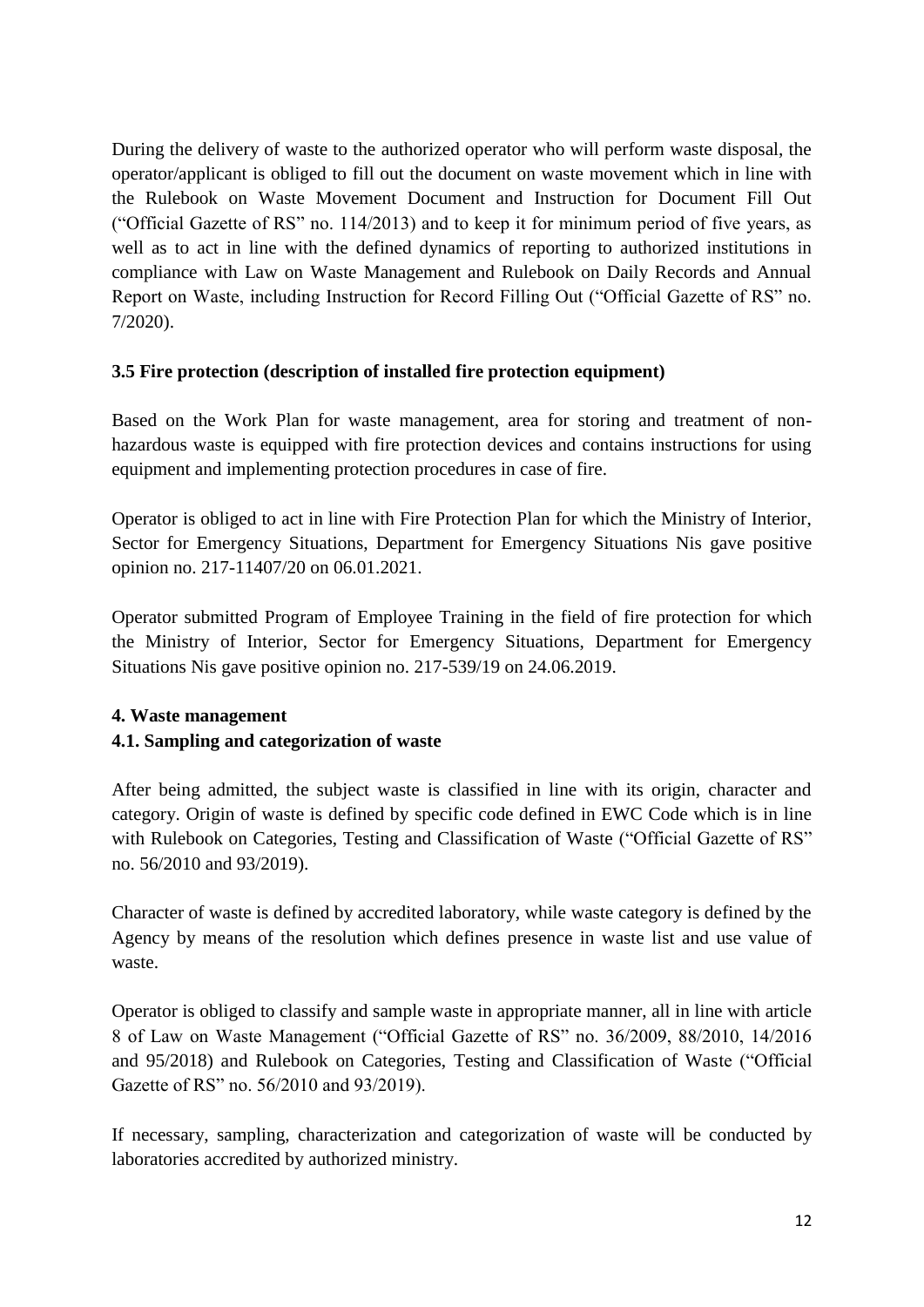#### **4.2. Waste storage**

### **4.2.1. Conditions for storing non-hazardous waste (received waste or waste generated after the treatment at the plant) in line with the regulations**

Storage of non-hazardous waste at the subject location is carried out on:

- concreted plateau (reinforced-concrete slab, average thickness 15cm) of appropriate bearing capacity for transportation and storage of heavy load. Covered boxes for storing components from electrical cable and other waste treatment are located on one part of the plateau,

- closed storage is used for storing valuable non-ferrous metal and non-hazardous electrical waste items. One part of the storage facility is used for decomposition of complex electrical waste sets,

- open storage with bridge crane is used as primary manipulation area for storage, classification and mechanical treatment.

During the procedure of waste storage, operator is obliged to act in compliance with Rulebook on Conditions and Manner of Collection, Transportation, Storage and Treatment of Waste Used as Secondary Raw Material or for Generating Energy ("Official Gazette of RS" no. 98/2010).

### **4.2.2 Conditions for storing hazardous waste (received waste or waste generated after the treatment at the plant)**

There is no generation or storing of hazardous waste at the location.

## **4.2.3 Conditions for non-mixing of different categories of hazardous waste and conditions for non-mixing hazardous waste and non-hazardous waste, other substances or matter**

There is no generation of hazardous waste at the location.

Operator is obliged to act in line with Rulebook on Conditions and Manner of Collection, Transportation, Storage and Treatment of Waste Used as Secondary Raw Material or for Generating Energy ("Official Gazette of RS" no. 98/2010).

#### **4.3 Waste treatment**

#### **4.3.1 Conditions for plant operation: 4.3.1.1. Conditions for treatment/reuse of received waste**

Technological procedure of recycling is carried out in three stages:

- classification of material by material type and then by geometrical parameters,
- mechanical treatment of waste materials,
- storage of treatment products.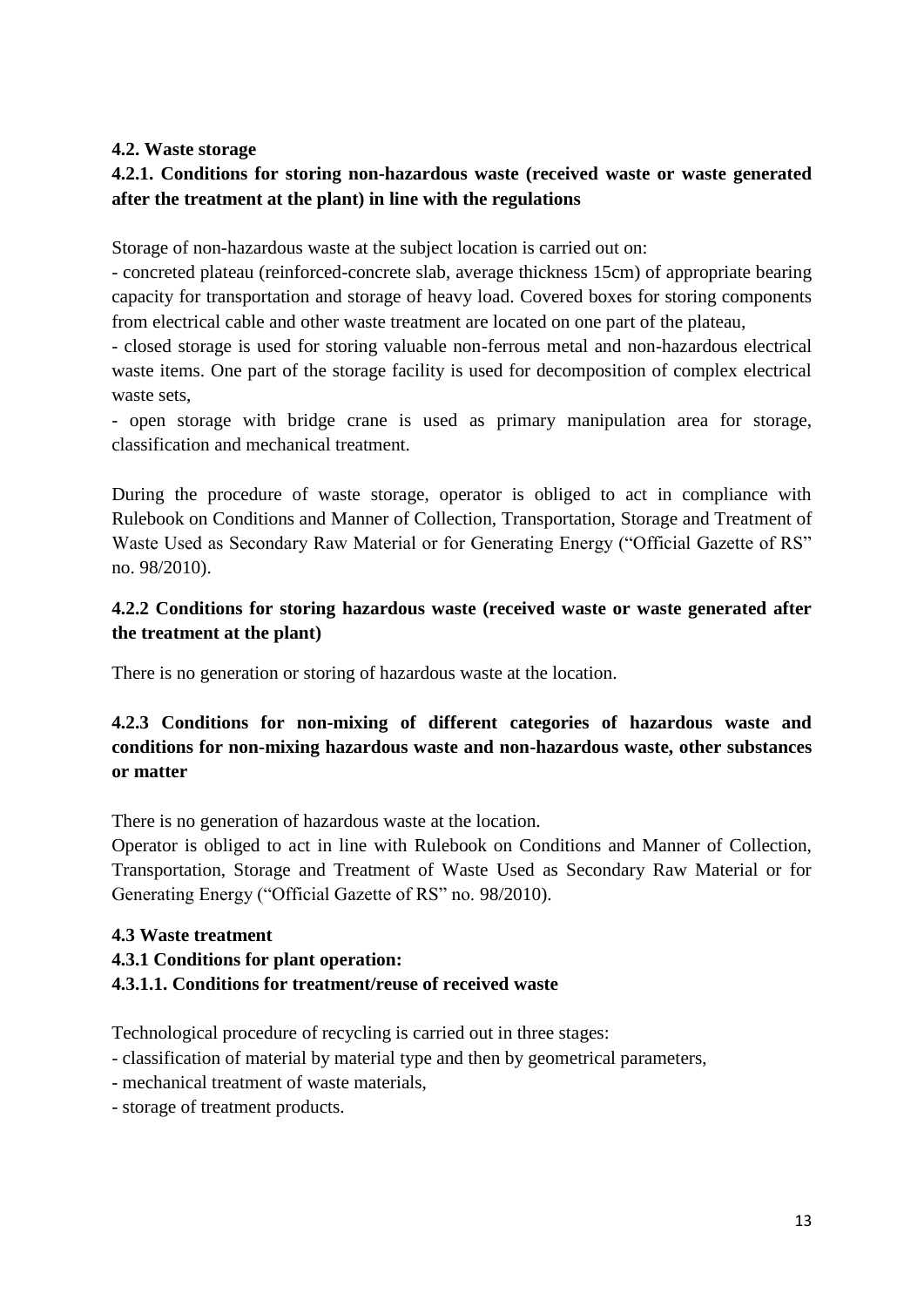### **4.3.1.2 Conditions for regular control and maintenance of equipment, devices and plant**

Operator is obliged to implement all measures for providing technical correctness of equipment and carry out regular maintenance and technical control.

#### **4.3.2 Mobile plant for waste treatment: /**

#### **4.3.3 Waste which is generated after treating waste at the plant- residue from the plant**

Based on the statement on the methods of treatment, i.e. reuse and disposal of waste residue from the plant, waste which is generated at the plant is separated in two forms: as granulated plastics and plastics which has been generated after insulation stripping. Waste plastics and dust which are generated during recycling procedure are submitted to authorized operator which possesses waste management permit and which has signed a contract with the company-applicant.

Operator is obliged to act in line with Rulebook on Conditions and Manner of Collection, Transportation, Storage and Treatment of Waste Used as Secondary Raw Material or for Generating Energy ("Official Gazette of RS" no. 98/2010).

### **4.3.4 Plant for incineration and plant for co-incineration of waste:/**

#### **4.4. Waste disposal: /**

# **5. Protection from accidents, including accident prevention and mitigation of the consequences of the accident, and procedures for closing the plant which are in line with special regulations**

Operator is obliged to act in accordance with the Fire Protection Plan for which the Ministry of Interior, Sector for Emergency Situations, Department for Emergency Situations Nis gave positive opinion no. 217-1407/20 on 06.01.2021.

Operator is obliged to act in accordance with the Program of Employee Training in the field of fire protection for which the Ministry of Interior, Sector for Emergency Situations, Department for Emergency Situations Nis gave positive opinion no. 217-539/19 on 24.06.2019.

Additionally, operator is obliged to plan and implement each activity in a way which represents minimum risk to human health and environment, as well as to apply the best available techniques, technologies and equipment during professional work, and to act in line with Rulebook on Conditions and Manner of Collection, Transportation, Storage and Treatment of Waste Used as Secondary Raw Material or for Generating Energy ("Official Gazette of RS" no. 98/2010).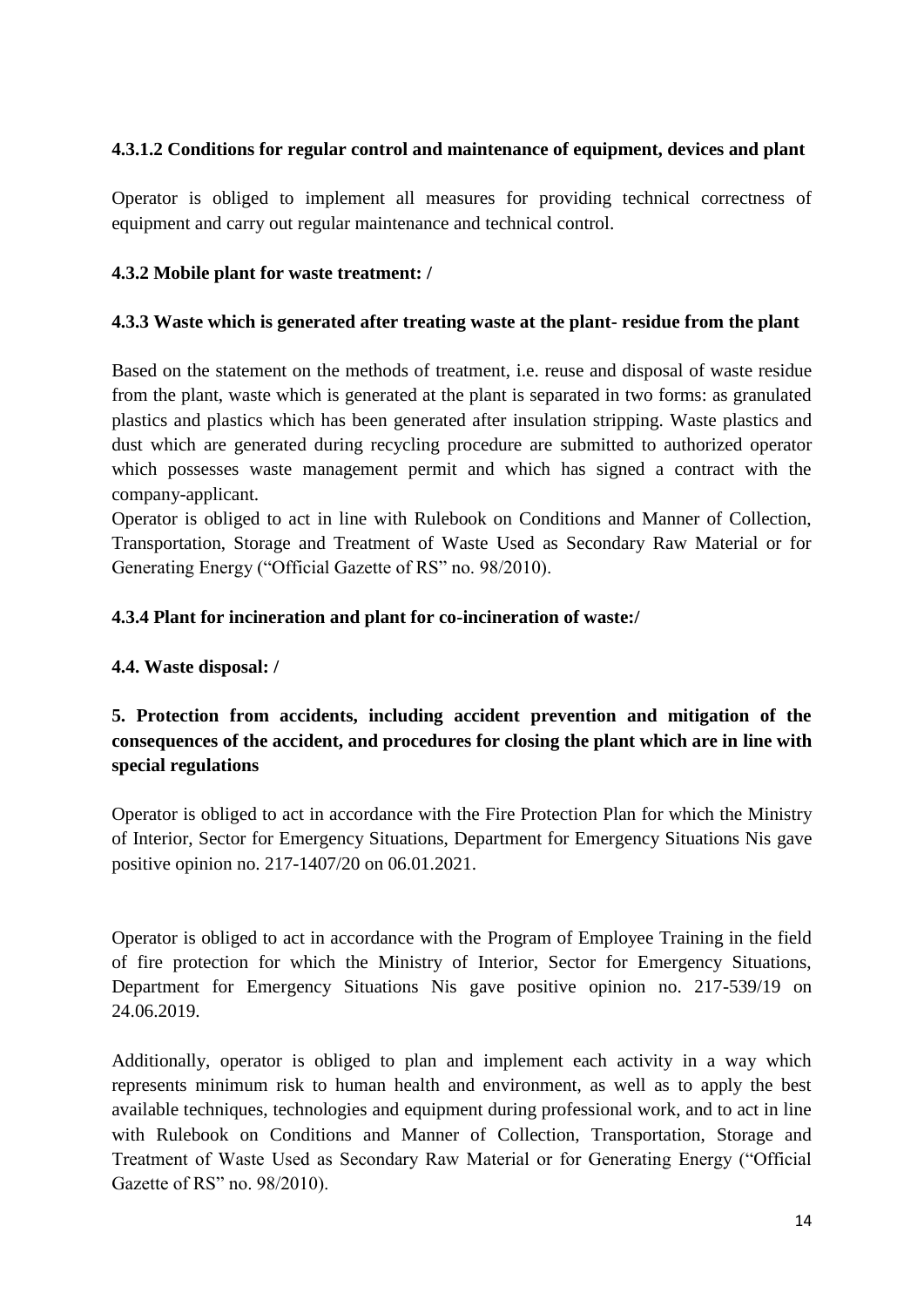During the closure of the plant, operator is to act in line with the Plant Closure Plan.

### **5.1 Transitional way of operation (conditions for transitional way of operation- putting the plant to work and stopping the plant operation): /**

## **6. Termination of the operation of the plant or parts of the plant (conditions for terminating the operation of the plant or its parts)**

In case of terminating plant operation, the operator is obliged to act in line with Plant Closure Plan, and bring the location to the condition which will not harm or make damage to the environment.

#### **7. Financial guarantee**

"JUGO-IMPEX" d.o.o. Nis, Vazduhoplovaca street nn, submitted insurance policy for liability of company "WIENER STADTISHE" a.d.o. Belgrade, no. 100263565 with validity period: from 01.02.2021. to 01.02.2031.

Operator is obliged to renew insurance policy in accordance with Permit validity date.

### **8. Reporting**

Operator "JUGO-IMPEX" d.o.o. Nis is obliged to comply with defined dynamics of reporting to authorized organs and institutions, all in line with Law on Waste Management ("Official Gazette of RS" no. 36/2009, 88/2010, 14/2016and 95/2018- other law) and Rulebook on Daily Records and Annual Report on Waste, including Instruction for Record Filling Out ("Official Gazette of RS" no. 7/2020).

During the waste takeover, the operator is obliged to fill out the document on waste movement in line with Rulebook on Waste Movement Document and Instruction for Document Fill Out ("Official Gazette of RS" no. 114/2013) and to keep it for minimum period of five years.

### **9. Non-technical overview of data that the request is based on**

### **9.1. Non-technical description: /**

#### **9.2. Comments/Opinion of local Self-Administration and Stakeholders:**

Minutes on Exceptional inspection supervision, i.e. for determining fulfillment of conditions for plant operation no. 501/1-29/2021-09 dated: 09.03.2021. of City of Nis, City Administration for Communal Issues and Inspection Activities, Inspection for Environmental Protection, requested by the City of Nis, City Administration for Property and Sustainable Development, all with the aim of determining fulfillment of conditions for plant operation in terms of storing and treatment of non-hazardous waste at the subject location.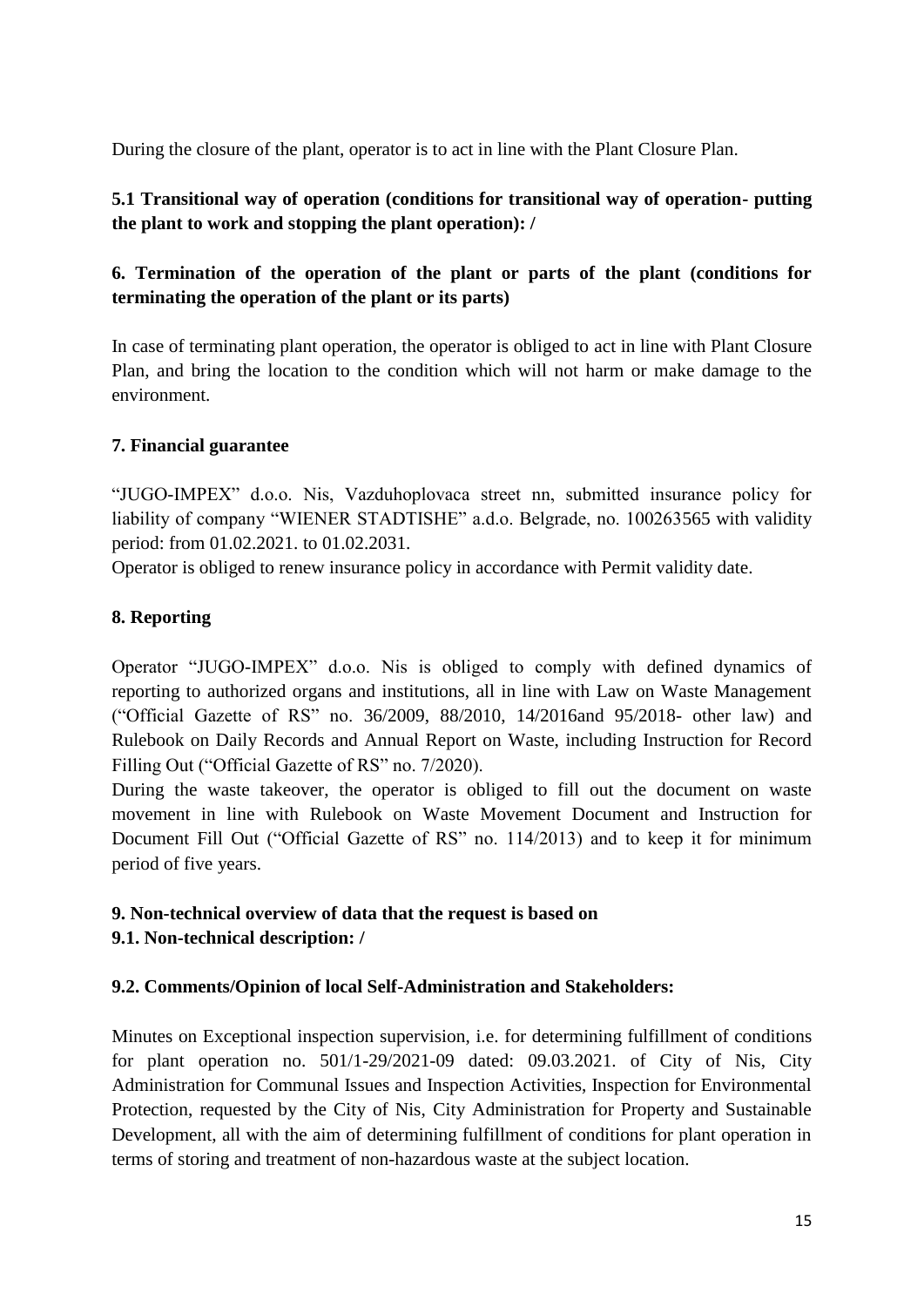#### **9.3. Representative of the public stakeholders**

City Administration of the City of Nis, Secretariat for Environmental Protection has, in line with article 69 of Law on Waste Management, informed the public on the reception of the request for issuing Permit for storage of non-hazardous waste via official Internet presentation of the City of Nis.

Opinion of the representative of the public stakeholders has not been delivered with the defined timeframe.

**II** Cost of procedure of issuing the Permit in the amount of RSD 104.750,00 was paid by the plant operator, all in line with the Law on Republic Administrative Taxes.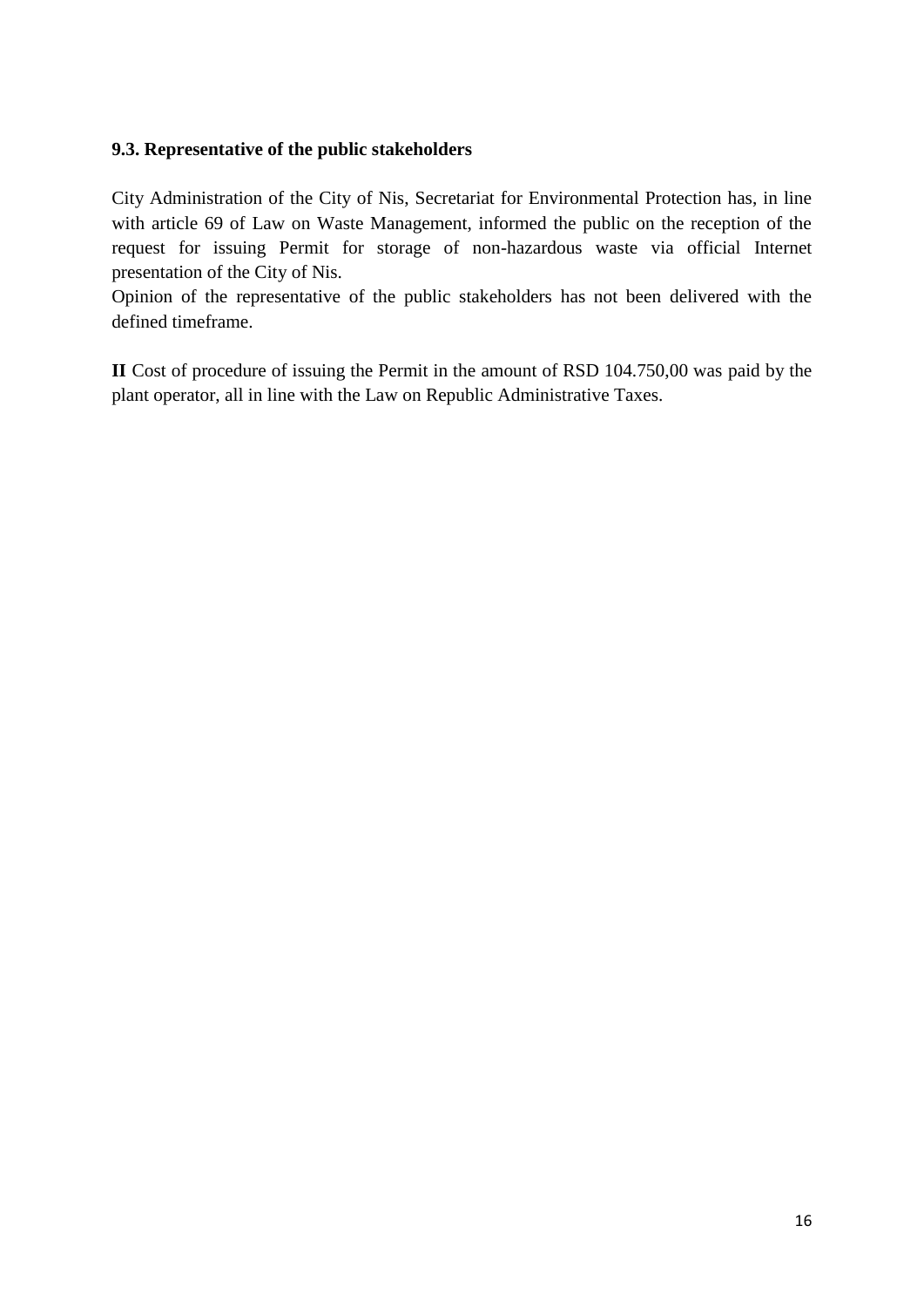#### **Argumentation**

Business Association "JUGO-IMPEX" Limited Liability Company for trade and services Nis, Vazduhoplovaca street nn, submitted to the City Administration for Property and Sustainable Development request for revising Permit for storage and treatment of nonhazardous waste no. 313-341/2010-09 dated: 12.04.2011 for the location: Bulevar 12. februar nn in Nis, cadaster plots no. 1388/1 and 1388/7 Cadaster Area Nis- Crveni Krst, City Municipality Crveni Krst.

Along with the request, the operator submitted the following documents:

- Form for issuing Permit for storage of non-hazardous waste dated: 18.12.2020.,

- Decision on appointing qualified persons who are responsible for professional operation of the plant dated: 17.12.2020. copies of the diplomas of qualified persons which confirm academic education, Certificates of the Ministry of Interior no. 235-1/12029 and 235/12030 dated: 02.12.2020. that qualified persons have not been convicted. Certificates on submitted application, change and withdrawal of mandatory social insurance for Sasa Bojic and Ana Stojanovic,

- operator's documents based on article 62 of Law on Waste Management, as follows: Work Plan of Waste Management, Plant Closure Plan, Statement on Methods of Waste Treatment, i.e. Reuse or Waste Disposal and Statement on Methods of Treatment, i.e. Reuse and Disposal of Plant Residue,

- statement of the General Manager of the Foundry and Recycling Center of Business Association "JUGO-IMPEX" d.o.o. Nis that the capacity, types of waste, methods of treatment and equipment defined in Work Plan and Impact Assessment Study "Plateau for classification, storage and recycling (mechanical treatment) of metal waste from iron, steel, stainless steel, non-ferrous metals and electrical waste mixed with non-hazardous components" have not changed,

- Business registry excerpt from the Agency for Business Registry, dated: 26.11.2020.,

- Resolution of the Ministry of Interior, Sector for Emergency Situations, Department for Emergency Situations Nis on giving consent to Fire Protection Plan no. 217-1407/20 dated: 06.01.2021.,

- Resolution of the Ministry of Interior, Sector for Emergency Situations, Department for Emergency Situations Nis on giving consent to Program of Employee Training in the field of fire protection no. 217-539/19 dated: 24.06.2019.,

- Resolution on giving consent to the Impact Assessment Study "Plateau for classification, storage and recycling (mechanical treatment) of metal waste from iron, steel, stainless steel, non-ferrous metals and electrical waste mixed with non-hazardous components" issued by Department for Economy, Sustainable Development and Environmental Protection of the City of Nis, no. 501-375/2010-05 dated: 26.11.2010.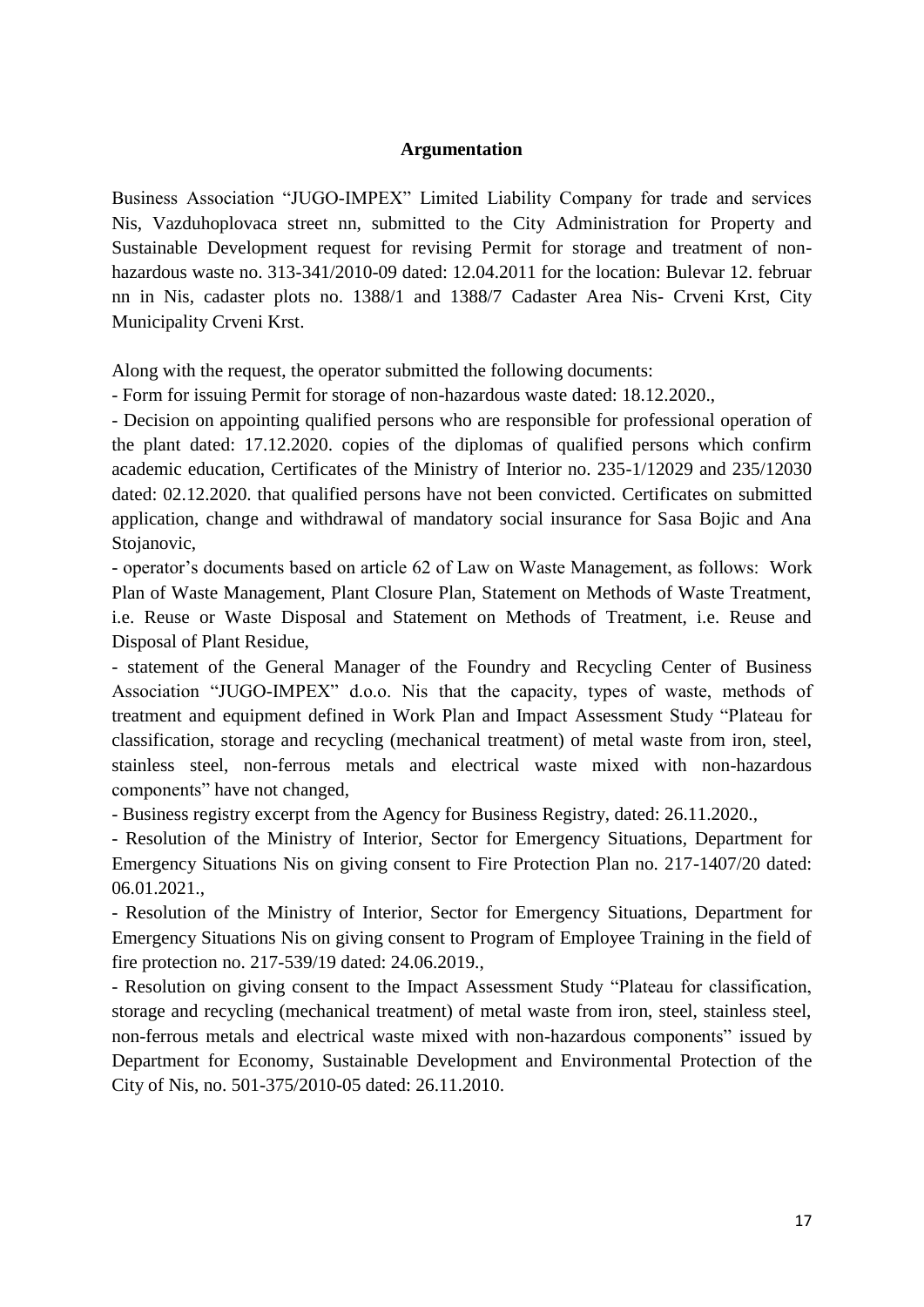- Minutes on inspection supervision of the City Administration for Communal Issues and Inspection Activities, Inspection for Environmental Protection no. 501/1-29-21-09 dated: 09.03.2021.

- Information obtained by Real Estate Cadaster, Real Estate Registry List no. 1516 and 5336 Cadaster Area is- Crveni Krst, Republic Geodetic Bureau, Department for Real Estate Cadaster, Nis, no. 951-1-068/2020-3884 dated: 09.09.2020.

- Certificate of paying appropriate administrative tax,

- Insurance policy for liability of company "WIENER STADTISHE" a.d.o. Belgrade, no. 100263565 with validity period: from 01.02.2021. to 01.02.2031.

After inspecting the validity of the request and submitted documents, City Administration for Property and Sustainable Development has concluded that the request of the operator "JUGO-IMPEX" Limited Liability Company for trade and services Nis has fulfilled all conditions for initiating the decision-making process on issuing Permit for storage and treatment of non-hazardous waste.

Pursuant to article 63 of Law on Waste Management, City Administration for Property and Sustainable Development informed the public about the submitted request. No opinions of the representative of public stakeholders were been delivered within the defined timeframe.

In line with 63 of Law on Waste Management, City Administration for Property and Sustainable Development obtained the Minutes on Exceptional Inspection Supervision of City Administration for Communal Issues and Inspection Activities, Inspection for Environmental Protection no. 501/1-29/21-09 dated: 09.03.2021.

Having in mind the above stated, City Administration for Property and Sustainable Development conducted the procedure in line with Law on Waste Management, considered the operator's request, inspected the submitted documents and assessed that all requirements for issuing Permit for storage and treatment of non-hazardous waste were met by the plant operator Business Association "JUGO-IMPEX" Limited Liability Company for trade and services Nis, Vazduhoplovaca street nn, business reg. no. 07578865 for the location: Bulevar 12. februar street nn, cadaster plots no. 1388/1 and 1388/7 Cadaster Area Nis-Crveni Krst, City Municipality Crveni Krst, ant thus the Permit for storage and treatment of non-hazardous waste is registered in the Public Registry of Issued Permits for Storage and Treatment od Waste under reg no. 061.